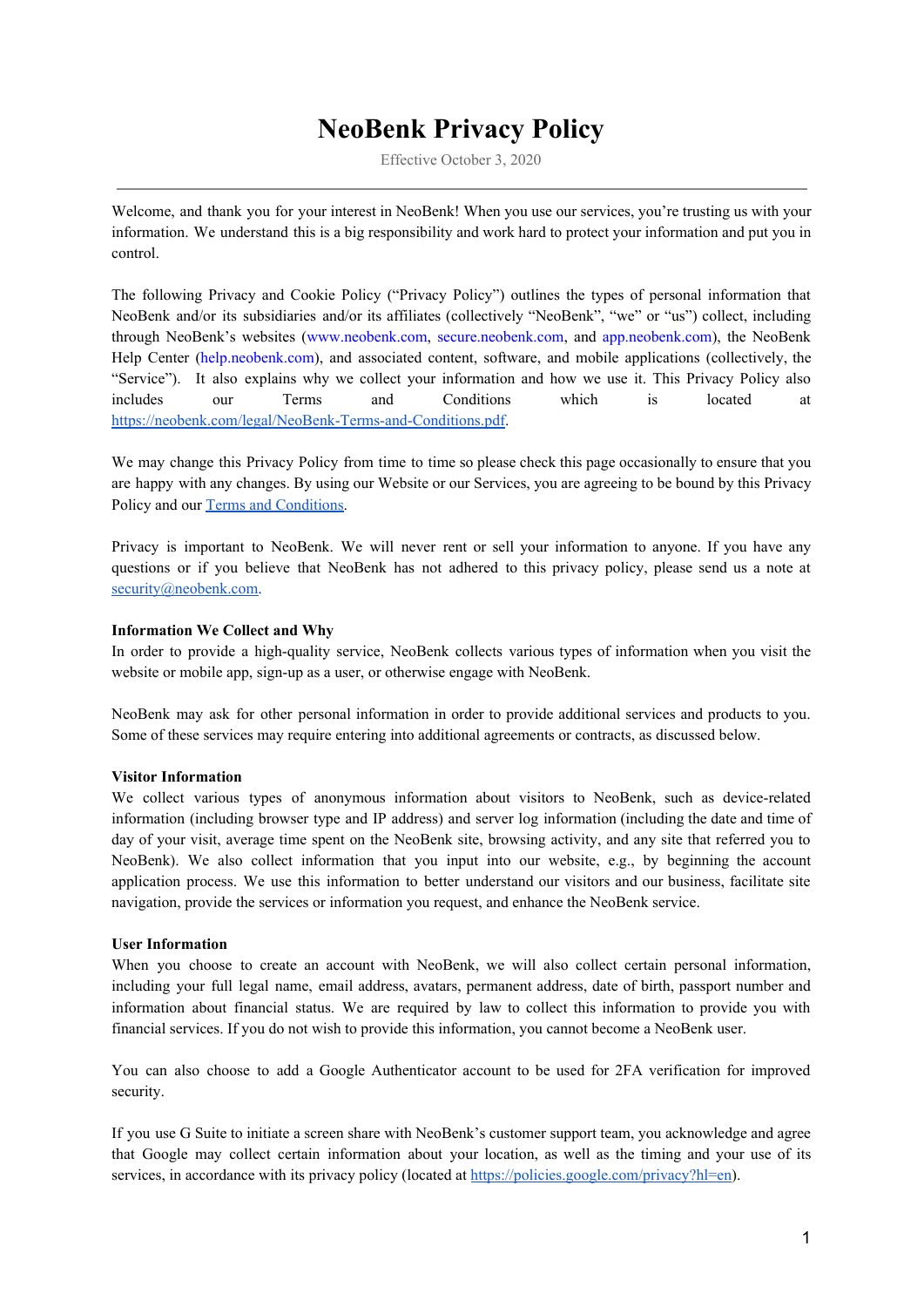## **Transaction Information**

For all personal and business accounts, we collect transaction information including deposits, account balances, trade history, withdrawals, and activities. This transaction data is monitored for suspicious activities for user fraud protection, and legal case resolution.

## **Other Ways We Collect Information**

Apart from through the account opening process and from visitors to the site, we may collect various other types of personal information if you or a friend engages with NeoBenk. We collect your email address as part of our customer referral service or if you subscribe to the NeoBenk blog. We may also collect personal information if you enter it into our live chat program or contact us or otherwise give it to us (e.g., in an email, phone call, or live chat with a member of our customer support team). Further, we may collect information regarding your browsing activity when you visit NeoBenk's websites and actions you take within your NeoBenk account while logged in to your NeoBenk account.

## **Cookies and Pixels**

Cookies are small pieces of data that are stored on your computer, mobile phone or any other device used to access the internet. Pixels are small code blocks on a website that allow for another server to measure viewing of a webpage and often are used in connection with cookies.

We use these technologies to customize NeoBenk and improve your experience with the site. Cookies store anonymous information, such as whether you viewed the site from your mobile device. We may store some personal information in a cookie and/or pixel, such as the site that you visited immediately prior to visiting NeoBenk and relevant financial information that allows us to enhance your user experience and for marketing purposes. Additionally, we may use a cookie and/or pixel that only stores anonymous information to track visitors across websites or devices to better customize our marketing and advertising campaigns.

Cookies, pixels, and similar technologies are not required for site functionality. You are not required to accept any cookies or pixels to use this site. However, refusing to accept cookies or pixels will make the use of NeoBenk more cumbersome and less accessible.

## **Use of Analytics Services**

We use third-party analytics tools, including "Google Analytics" (such tools collectively referred to as "Analytics Services") to collect information about the usage of this site. The Analytics Services collect information about how often users visit this site, what pages they visit when they do so, and what other sites they used prior to coming to this site, among other information. We use the information we get from these Analytics Services to improve this site.

These Analytics Services collect the IP address assigned to you on the date you visit this site, along with other anonymized information (e.g., browser type and type of device used to visit the site), but not your name or other personally identifiable information. The Analytics Services' ability to use and share information about your visits to this site is restricted by their terms of use and privacy policies. We do not combine the information collected through the use of Google Analytics with personally identifiable information.

You can prevent Google Analytics from recognizing you on return visits to this site by disabling cookies on your browser. You can opt-out of Google [Analytics](https://tools.google.com/dlpage/gaoptout) by installing the Google Analytics Opt-out Browser [Add-on.](https://tools.google.com/dlpage/gaoptout)

## **Use of Intercom Services**

We use third-party analytics services to help understand your usage of our services. In particular, we provide a limited amount of your information (such as your first name, email address and sign-up date) to Intercom, Inc.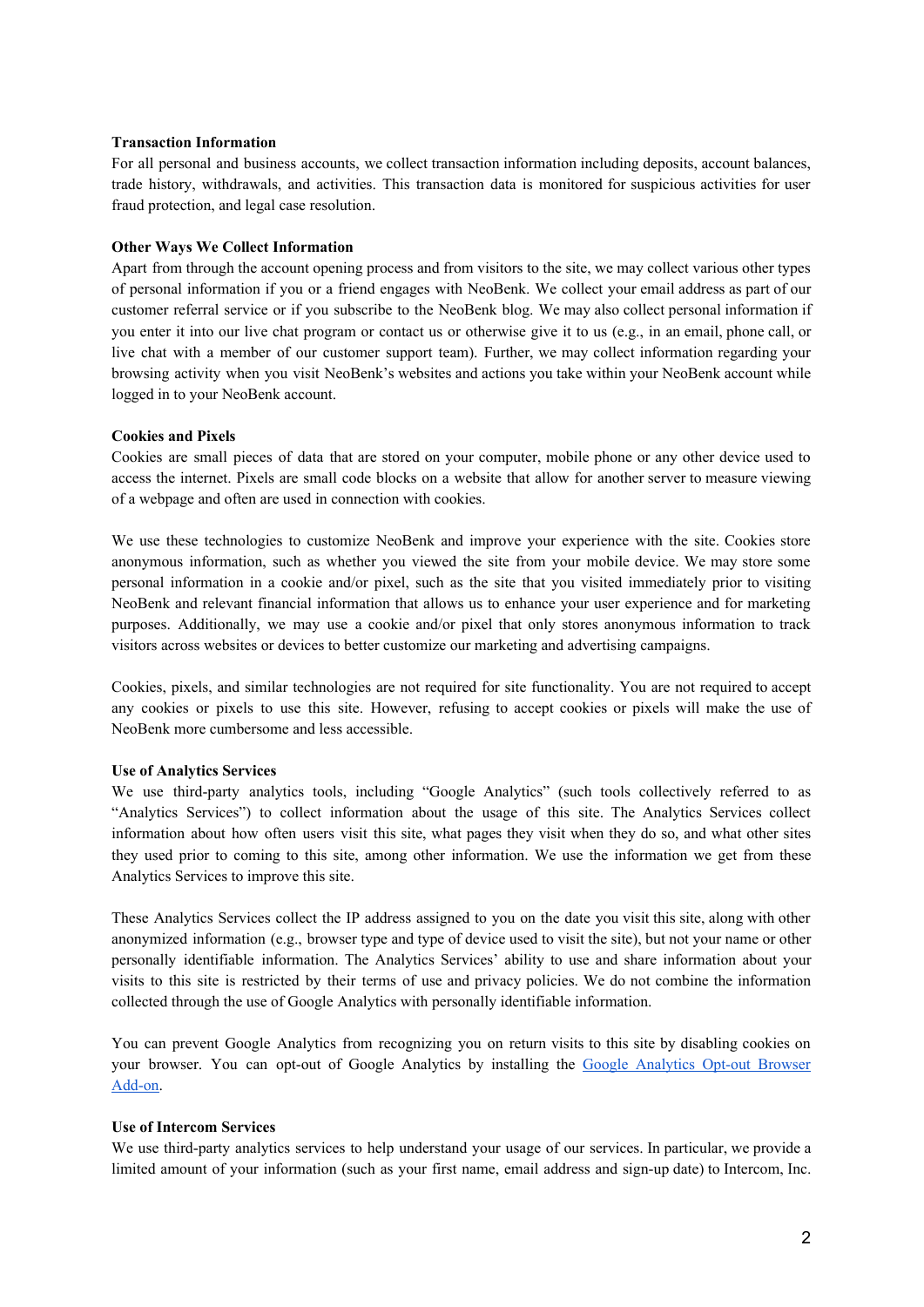("Intercom") and utilize Intercom to collect data for analytics purposes when you visit our website or use our product. Intercom analyzes your use of our website and/or product and tracks our relationship so that we can improve our service to you. We may also use Intercom as a medium for communications, either through email, or through messages within our product(s). As part of our service agreements, Intercom collects publicly available contact and social information related to you to enhance your user experience. For more information on the privacy practices of Intercom, please visit [https://www.intercom.com/terms-and-policies#privacy.](https://www.intercom.com/terms-and-policies#privacy) Intercom's services are governed by Intercom's terms of use which can be found at [https://www.intercom.com/terms-and-policies#terms.](https://www.intercom.com/terms-and-policies#terms) If you would like to opt out of having this information collected by or submitted to Intercom, please contact us at security@neobenk.com.

## **Use of HotJar Services**

We use **HotJar** to collect aggregated insights regarding use of the Sites by Visitors and potential Customers, HotJar collects the IP Addresses (in a de-identified format), device type, geographic location (country only), referring pages and pages visited and clicks on the Sites. We do not match this data with other Personal Data and Hotjar states that all of its processing takes place within the European Union under the terms of a DPA we have with them. If you do not wish HotJar to collect data, please follow the [instructions](https://help.hotjar.com/hc/en-us/articles/360002735873-How-to-Stop-Hotjar-From-Collecting-your-Data) HotJar provides, and for more information, please refer to their [privacy](https://www.hotjar.com/legal/policies/privacy/) policy.

#### **Use of DocuSign Services**

We utilize the **DocuSign** application ('DocuSign') and other applications to enable contracts and notices to be signed, provided to and shared with third party suppliers, customers and business partners electronically, collecting name, address and other information required to execute and validate contracts and protect against fraud. Docusign has Binding Corporate Rules and sometimes relies on the EU Standard Contractual Clauses as well. We have a Data Processing Addendum in place with them. For more information please refer to DocuSign's [privacy](https://www.docusign.com/company/privacy-policy) policy.

#### **Use of Typeform Services**

We use **Typeform** to collect and track survey feedback from our customers, which includes the email contact information of people providing feedback. Data is processed in Spain. For more information regarding Typeform's privacy and security practices, please refer to their [Privacy](https://admin.typeform.com/to/dwk6gt) Policy and Terms.

#### **Use of Google ReCaptcha**

NeoBenk uses **ReCaptcha** on the Sites and Services. Your use of ReCaptcha is subject to the Google [Privacy](https://www.google.com/intl/en/policies/privacy/) Policy and **[Terms](https://www.google.com/intl/en/policies/terms/)** of Use. ReCaptcha is only used to fight spam and abuse.

## **How do we use this information?**

NeoBenk uses your personal information to provide financial services; enhance your customer experience; improve our products and features; provide customer support; open, operate, and maintain your account in accordance with Applicable law; investigate and understand how NeoBenk is used; monitor and protect the security and integrity of NeoBenk; and better market and advertise NeoBenk's services. You understand and agree that NeoBenk will compare your identifying information with government-provided lists of suspected terrorists.

As part of this process, we may from time to time include, compile, or aggregate some of your personal information in certain data analysis, reports, or other interpretations of investment trends for both internal and external purposes. When including, compiling, or aggregating personal information for such purposes, we make sure that the information is anonymized such that it is not identifiable to any particular customer.

Additionally, we may use your personal information to contact you regarding our own services, resources, or NeoBenk job openings that we think may be of interest to you. If you no longer wish to receive such marketing communications from NeoBenk, please click the "unsubscribe" link that can be found at the bottom of each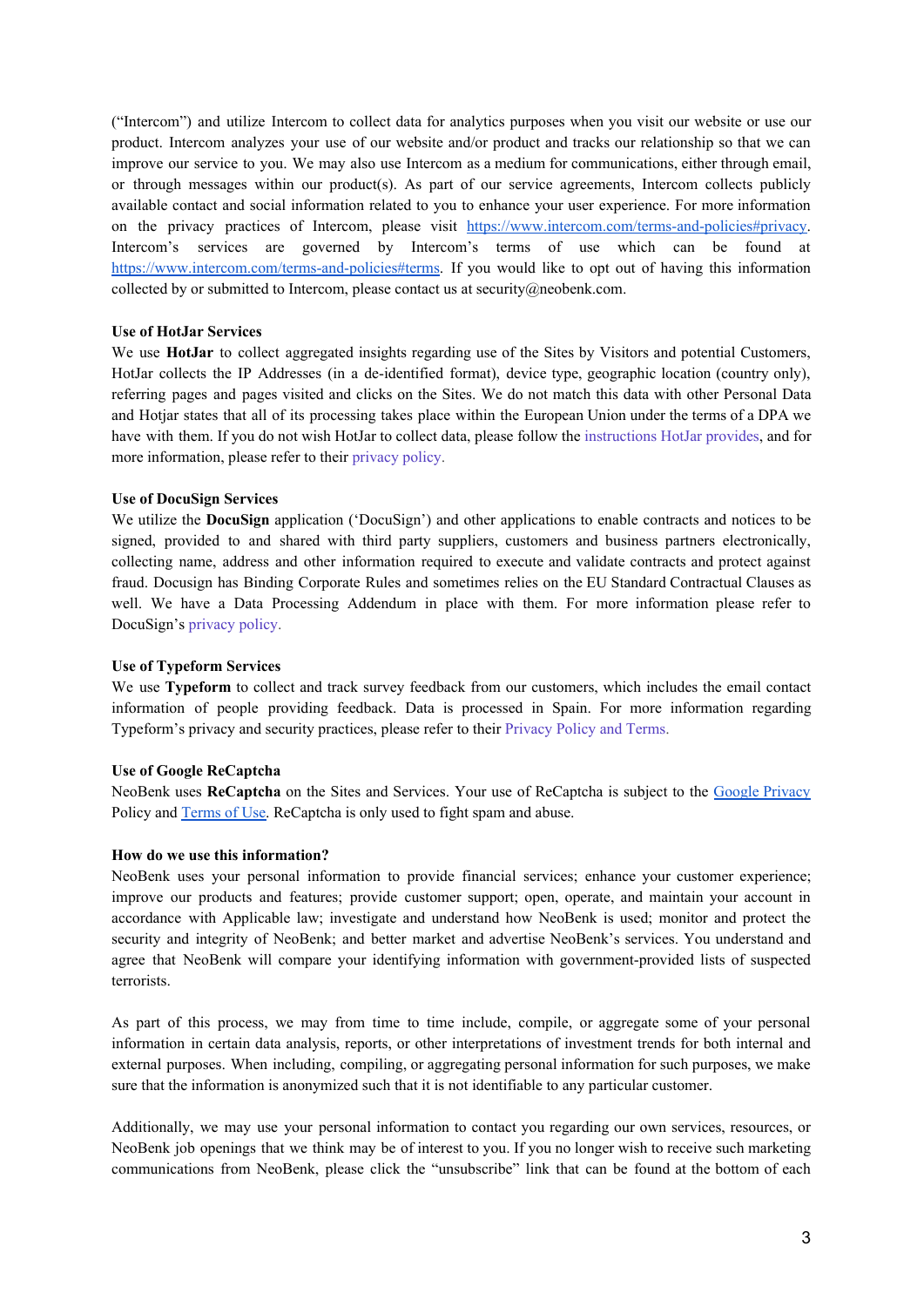such email message. Please note that if you hold an account with NeoBenk, you cannot opt-out of certain communications related to the administration of your account, including communications related to transfers, statement and trade confirmation delivery or certain regulatory matters.

## **How is this information shared?**

We do not sell, rent, or trade your personal information with any third parties other than with your consent or as required by law.

In order to provide financial services and in connection with our everyday business purposes and activities, we may share your personal information with third parties who perform services on our behalf. Examples of these third parties and services include consumer identification verification and fraud detection services, public accounting firms and other professional firms, and certain other vendors and service providers who perform marketing, advertising, research, and analytics services on our behalf. We have entered into agreements that require that these third parties keep this information confidential. We may also disclose your information to other third-party financial institutions, e.g., if you ask to transfer assets from NeoBenk to such financial institutions.

We may also disclose personal information in response to service of the legal process, such as a court order, summons, or subpoena, or as permitted or required by law when we reasonably believe it is necessary or appropriate to investigate, prevent, or take action regarding illegal activities, suspected or confirmed fraud (including identity theft), frontrunning or scalping, situations involving potential threats to the physical safety of any person, or suspected violations of our Terms of Service or Terms and Conditions. We also may disclose information about you if necessary to determine your eligibility to recover compensation in connection with class action lawsuits.

We may share your personal information within the NeoBenk family of companies, such as with a subsidiary of NeoBenk. We and our subsidiaries will only use the information as described in this notice.

If we go through a corporate sale, merger, reorganization, dissolution or similar event, data we gather from you may be part of the assets transferred or shared in connection with the due diligence for any such transaction. In that situation, and that situation only, we might transfer your data in a way that constitutes a sale under applicable law. If we do, we'll let you know ahead of time, and any acquirer or successor of Twilio may continue to process data consistent with this notice.

Furthermore, we may disclose personal information in specific other cases with your consent.

## **How Your Personal Information is Protected**

NeoBenk works diligently to protect your personal information. We employ several physical and electronic safeguards to keep your information safe. We use the strongest available browser encryption, store all of our data on servers in secure facilities, and implement systematic processes and procedures for securing and storing data. We limit access to your personal and financial information to only those employees with authorized access who need to know the information in order to perform their jobs, and we require third parties who perform services for NeoBenk to agree to keep your information confidential. Furthermore, if you choose to close your account or your account is terminated with us, we will continue to adhere to the privacy policies and practices outlined here. If you maintain a NeoBenk account that you access through our website or mobile apps, you are responsible for protecting and maintaining the confidentiality of your account and password and restricting access to your computer.

## **How You Can Access or Change Your Personal Information That We Have Collected**

Once you have registered with NeoBenk, you can access your profile, review the information that is stored, and revise that information. If you have any problems, you may also contact us at [support@neobenk.com.](mailto:support@neobenk.com)

#### **Other Important Information**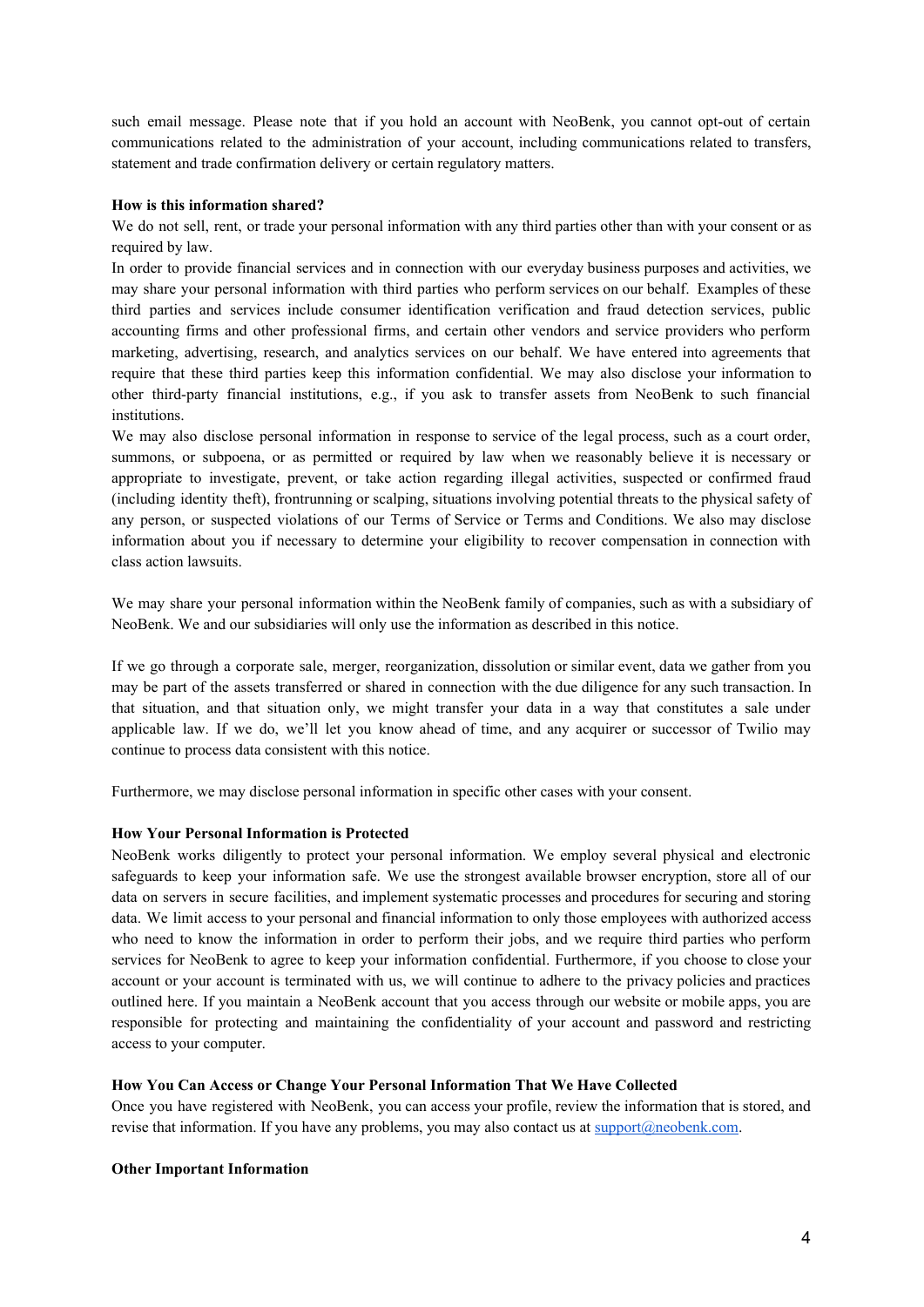## **Former users**

If you are a former user, these policies also apply to you; we treat your information with the same care as we do information about current customers.

## **How We Respond to Do Not Track Signals**

Online tracking is the collection of data about an individual's Internet activity used to deliver targeted advertisements and for other purposes. Customers using certain modern browsers have the ability to activate a "Do Not Track" signal. NeoBenk does not currently respond to the "Do Not Track" signal.

## **How You Accept This Policy**

By using and continuing to use the NeoBenk websites, mobile apps and/or services, or otherwise providing us with personal information (such as an email address) you agree to the terms and conditions of this privacy policy and any updates thereto. This policy may change from time to time. This is our entire and exclusive privacy policy and it supersedes any earlier version. Our Terms and Conditions take precedence over any conflicting privacy policy provision.

## **How will we notify you of changes to this policy?**

We may modify this privacy policy over time without prior notice by posting a new version of this privacy policy, which is your responsibility to review. Any changes to the privacy policy will be reflected on this page and will become effective immediately upon posting. We encourage you to periodically review this privacy policy to stay informed about how we are protecting the personally identifiable information we collect. If changes to the privacy policy are material, we will do our best to notify you via email or through a notification on the site or app. Please check the effective date below to determine if there have been any changes since you have last reviewed the NeoBenk privacy policy.

## **Our Policy Toward Children**

Our service is not directed towards anyone under the age of 16. If a parent or guardian becomes aware that his or her child under the age of 16 has created an account with NeoBenk and/or provided us with personally identifiable information, please contact us at support@neobenk.com. Additionally, if we become aware at any point that a child under the age of 16 is using our service, we will terminate his or her account.

#### **Transfers of Personal Information Out of the EEA and Switzerland**

NeoBenk is located in Switzerland and NeoBenk stores your personal data primarily within the European Economic Area. If you are not located in Switzerland, by accessing the Website and Services and providing personal information through it, you agree and acknowledge and consent to the collection, maintenance, processing, and transfer of such information in and to Switzerland and other countries and territories. These other jurisdictions may have different privacy laws from your home jurisdiction and provide different levels of protection of personal information. You agree that the terms of this Privacy Policy and the Terms and Conditions will apply and you consent to the transmission and processing of your personal information in any jurisdiction.

NeoBenk employs appropriate safeguards for cross-border transfers of personal data, as required by applicable local law.

## **EU and EEA Privacy Rights**

If you are habitually located in the European Union or European Economic Area, you generally have the right to access, rectify, download or erase your information, as well as the right to restrict and object to certain processing of your information. While some of these rights apply generally, certain rights apply only in certain limited circumstances. We briefly describe these rights below: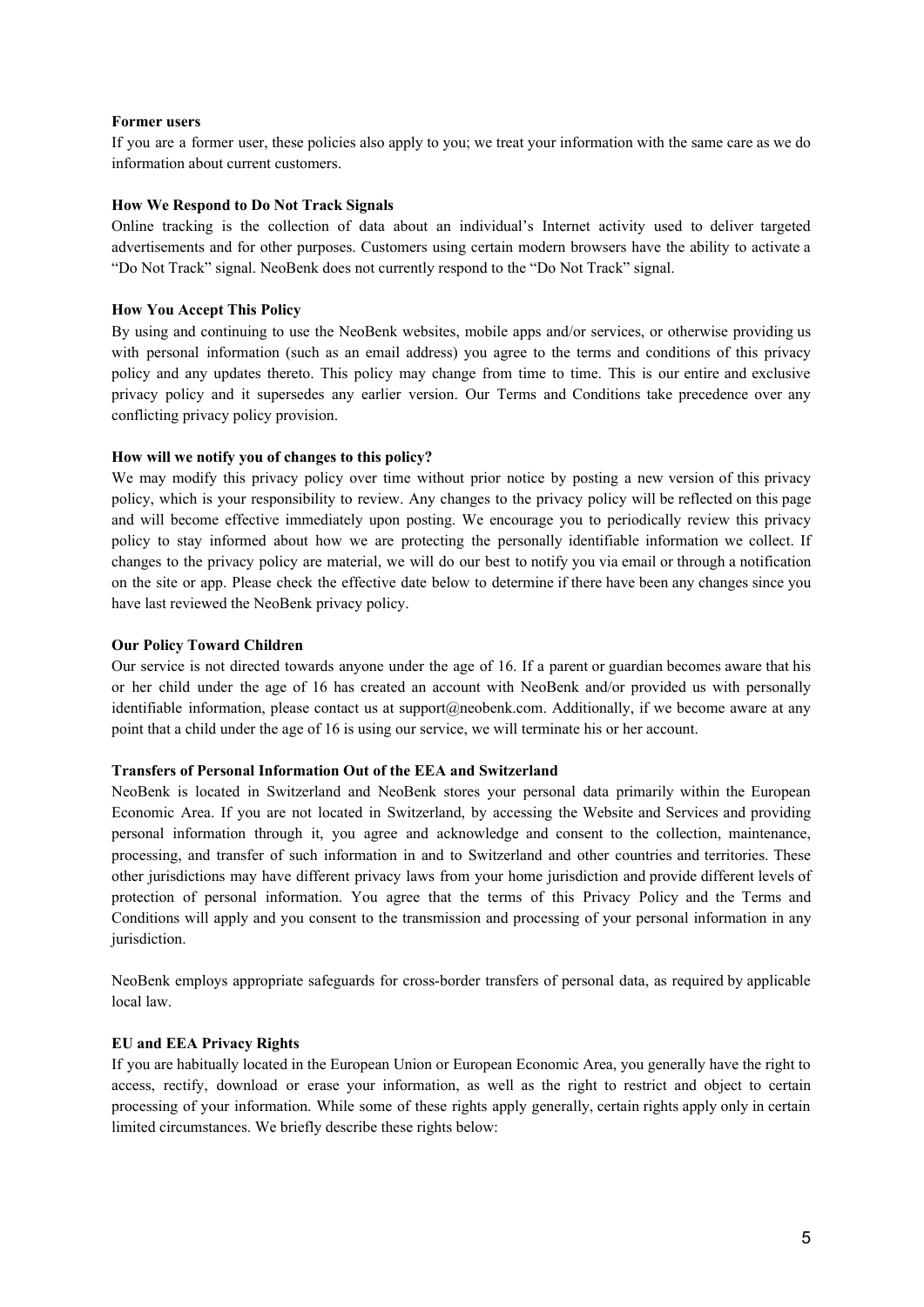You have the right to access your personal data and, if necessary, have it amended, deleted or restricted. In certain instances, you may have the right to the portability of your data. You can also ask us to not send marketing communications and not to use your personal data when we carry out profiling for direct marketing purposes. You can opt out of receiving email newsletters and other marketing communications by following the opt-out instructions provided to you in those emails. Transactional account messages will be unaffected even if you opt out from marketing communications.

## **California Privacy Rights**

Effective January 1, 2020, the California Consumer Privacy Act of 2018 (CCPA) afforded California residents (i) the right to request disclosure of data collection and sales practices in connection with the requesting consumer; (ii) the right to have the requesting consumer's information deleted, subject to certain exceptions; (iii) the right to request that their personal information not be sold to third parties, if applicable; and (iv) the right not to be discriminated against because they exercised any of the new rights.

California residents may submit a personal information or erasure request via email to security@neobenk.com. NeoBenk will need to collect information from the requesting party to verify their identity, and will respond within 45 days of receiving a personal information request (subject to an additional 45-day extension in certain circumstances).

Please be aware that such a request does not ensure complete or comprehensive removal of your content or information and that there may be circumstances in which the law does not require or allow removal even if requested.

#### **Links to Other Services and Applications**

Our Services contain links to, interoperate with, and allow you to share content to and from third party services, websites, and applications. The fact that we link to a website, service, or application or allow you to share content through these third parties is not an endorsement, authorization, or representation that we are affiliated with that third party, nor is it an endorsement of their privacy or information security policies or practices. Other websites, services, and applications follow different rules regarding the collection, use, storage, or disclosure of personal and other information. We encourage you to read the privacy policies or statements of the other websites, services, and applications you use.

#### **How Do We Handle Your Social Logins?**

Our Services offer you the ability to register and login using your third party social media account details (like your Facebook or Google logins). Where you choose to do this, we will receive certain profile information about you from your social media provider. The profile Information we receive may vary depending on the social media provider concerned, but will often include your name, e-mail address, friends list (if applicable), profile picture as well as other information you choose to make public.

We will use the information we receive only for the purposes that are described in this privacy policy or that are otherwise made clear to you on the Services. Please note that we do not control, and are not responsible for, other uses of your personal information by your third party social media provider. We recommend that you review their privacy policy to understand how they collect, use and share your personal information, and how you can set your privacy preferences on their sites and apps.

## **Limitation of Liability**

Even though NeoBenk has taken reasonable commercial steps and efforts to prevent Personally Identifiable Information and other information covered by this Privacy Policy from being accessed, used, intercepted, or disclosed by unauthorized individuals in violation of this Privacy Policy, you should know, and you acknowledge that NeoBenk cannot fully eliminate security risks associated with your information. You expressly acknowledge and agree that uploading, posting, providing, storing, using, analyzing, transmitting,